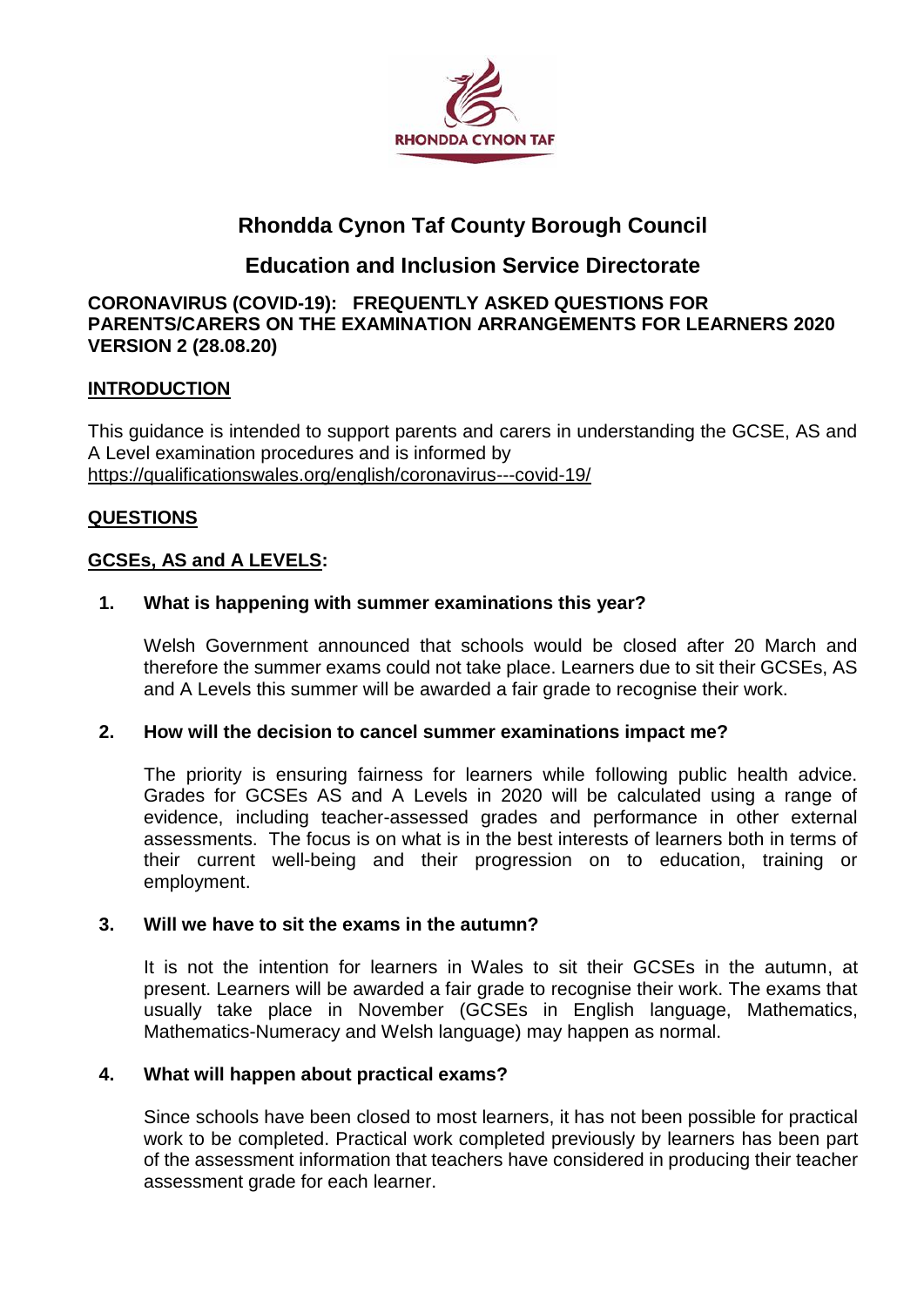

## **5. How will grades be calculated?**

Grades for GCSEs, AS and A Levels in 2020 have been calculated using a range of evidence. They are based on a combination of factors, which included marks for work completed to date (such as exam units sat in 2019) and teacher/centre assessment grades. Teacher/centre assessment grades have been based on what teachers would expect a learner to achieve at the end of the course if they had sat the exams. This represents a fair, reasonable and carefully considered judgement of the most likely grade that might be achieved in normal circumstances. Originally, final grades were to be calculated and generated using the Centre Assessed Grades from schools and a standardisation model. We can now confirm that any learner will receive the higher grade when considering any Centre Assessed Grade or Generated Grade for an AS, A Level, GCSE or Advanced, National or Foundation Welsh Baccalaureate Skills Challenge Certificate grade. Additionally the policy that is in place for private candidates remains in place.

## **6. What will happen for learners in Year 10?**

Year 10 learners who were due to sit exams that would have led to a whole GCSE qualification this summer will be issued a grade following the same process as year 11 learners. Teacher assessment grades and other evidence has been used to calculate a grade.

Year 10 learners who were due to sit units only – that is units that will lead to GCSE results next summer – will not receive calculated results. For those learners, there will be two options. They can choose to sit units they plan to take in summer 2021, with their overall GCSE grade calculated on the basis of that performance only. Alternatively, they can choose to sit the year 10 units in summer 2021, along with year 11 exams. Whichever option a learner chooses, they will be awarded the best grade from either route.

## **7. How will AS levels be affected?**

This year all AS learners will receive a calculated AS grade and there will be no AS exams until summer 2021. The calculated grade has been based on a range of evidence, including centre assessment grades, and will not contribute to A level results in 2021.

In summer 2021, AS learners will have two options for their A level award. They can either choose to only sit the A2 units, with the A level grade awarded solely on their performance in those units, or they can choose to sit AS and A2 units. If they chose to sit the AS units alongside the A2 units, they will be awarded the best grade from either route – either the grade awarded from performance on the A2 units alone or the grade awarded from combining both AS and A2 units.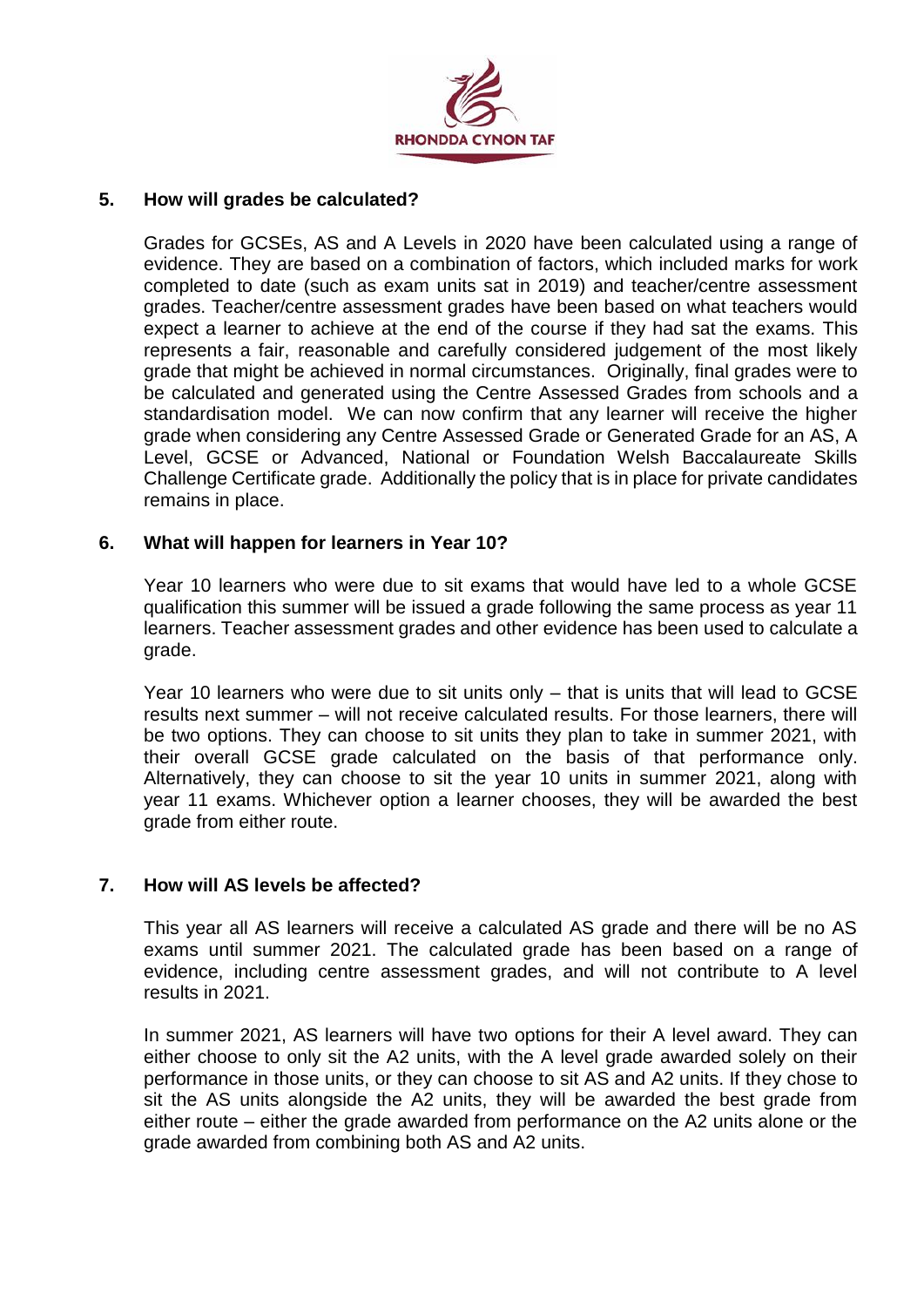

## **8. Why can't the AS grades I get given this summer just be used as part of my full A level next summer?**

The calculated grade issued to AS learners this summer will enable them to progress onto other pathways, as necessary. That might be other training, or employment, or to another school or college.

If a learner is carrying on to the full A level in summer 2021, the calculated grade from this summer cannot be used because it will be a grade and not a mark. Usually marks from each AS unit are aggregated in the calculation of the final A level grade.

It would not have been reasonable to ask centres to provide actual marks for learners this summer, so we had to consider other ways of awarding the A level in summer 2021.

There are **two** options:

**Option 1**: Actual performance in the A2 units in summer 2021 will be used to calculate the marks that would most likely have been achieved in the AS summer (2021). There is a clear statistical relationship between performance in different units and in normal circumstances this is the method used to award a grade if a learner has been unable to sit a unit assessment due to illness. So, it is an established method.

**Option 2:** Learners would normally have the option to take AS units alongside A2 units, and we don't want to prevent next summer's A level learners from having that option. If they do decide to take the AS and A2 units, then the UMS marks will be aggregated in the normal way. As a safeguard, if a learner chooses to take AS and A2 units together, then a comparison will be made with the grade they would have been awarded via the other route and the best grade will be awarded.

## **9. Will results still be published in August?**

Yes – AS and A level results will be published on 13 August; GCSE results will be published on 20 August.

## **10. How will learners receive their results?**

It will be up to each school to arrange for their learners to receive their results. It is not expected that there will be a results day as traditionally held. Parents should await further details from their schools.

## **11. Can I challenge the grade awarded to me, and how do I do that?**

Due to the recent changes to the awarding of grades procedures at both GCSE and A Level, the appeals process is as follows, as set out by Qualifications Wales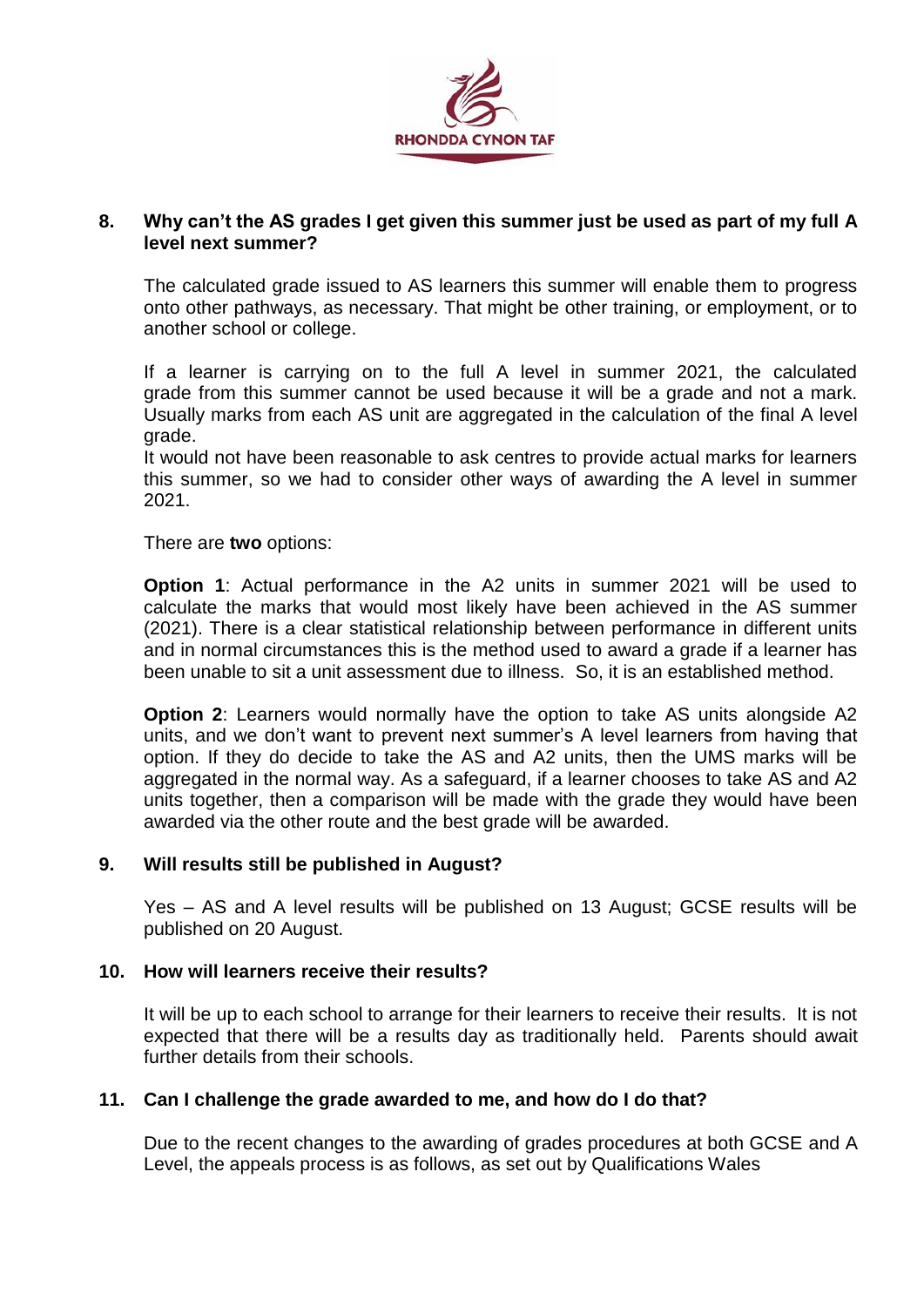

Grounds for Appeal

We can confirm that the grounds for appeal, to be submitted by a school or college on behalf of a learner, are as follows:

1. The Head of Centre believes an administrative error was made in submitting the centre assessment data to WJEC.

2. The Head of Centre believes that WJEC introduced an error into the centre assessment data submitted to it.

3. The Head of Centre believes that a result issued by WJEC was incorrectly allocated and / or communicated to a learner.

4. That there was some other procedural failing on the part of WJEC.

Given the clear expectations for centres, as set out in our [Information to Centres on the](https://www.qualificationswales.org/media/5973/information-for-centres-on-the-submission-of-centre-assessment-grades-version-2-18-may-2020.pdf)  [submission of Centre Assessment Grades,](https://www.qualificationswales.org/media/5973/information-for-centres-on-the-submission-of-centre-assessment-grades-version-2-18-may-2020.pdf) Ground 1 above does not permit an appeal where the centre seeks to revise the centre assessment grade on the basis that it considers that its professional judgement was wrong.

For those learners who receive a calculated grade due to that being the highest of the grades available to them, the original grounds for appeal shall remain in place.

Review professional judgement on which centre assessment grades were determined

We can confirm that there will not be grounds for appeal to WJEC relating to the professional judgements on which centre assessment grades were determined. This is consistent with the decision we took in June following our consultation. The grades awarded this summer will, where they are the Centre Assessment Grades, be based on holistic professional judgements made by centres using a range of information. The consultation documents were clear, as were many of the responses, that teachers were best placed, indeed uniquely placed, to make these judgements. On that basis, WJEC could not evaluate those judgements and adjudicate on decisions outside of their control. This reason remains despite the changes in approach to awarding qualifications this summer.

Concerns of bias or discrimination

Where learners have genuine concerns that their centre has exhibited bias or discrimination of one form or another, the learner should raise the matter with their centre.

In the first instance, learners should ask their centre to check if they made an error. If the grade was submitted correctly, they may wish to make a complaint that would need to be investigated by the centre itself. Guidance on School Complaints Procedures is available from [Welsh Government.](https://gov.wales/school-complaints-procedures-guidance)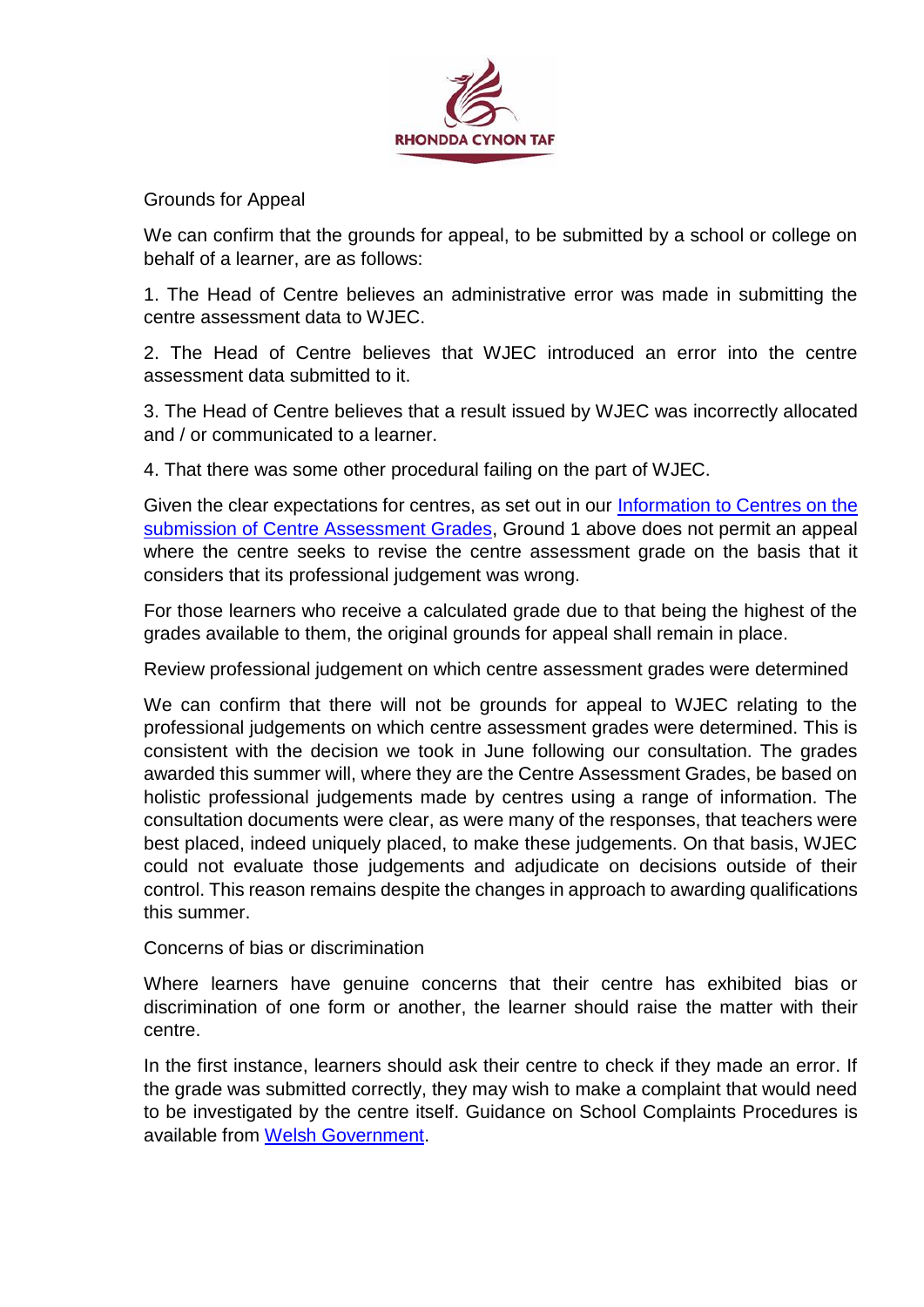

In cases where that may not be appropriate, they could also pass such evidence on to WJEC who may then decide to investigate the matter as alleged malpractice by the centre. Where such a complaint is upheld following an investigation, WJEC may correct results. It is important to note that the burden of proof will lie with the complainant, and any such complaints would need to be accompanied with substantial evidence to support the case. Given the severity of such allegations, we anticipate that such cases will arise only exceptionally.

Learners may also wish to raise such concerns with the **Equality Advisory and Support** [Service](https://www.equalityhumanrights.com/en/contact-us/equality-advisory-and-support-service) (EASS).

## **12. I'm a private candidate – how will I get my result?**

Where centres have accepted entries from private candidates, learners who may have been home-schooled, following distance-learning programmes or studying independently, they have been included in the centre's submission of data. However, there may be cases where centres will not be able to make a judgement on the achievements of a private candidate.

## **13. Will the loss of current teaching time be taken into account for learners working towards GCSEs in summer 2021?**

Qualifications Wales are working with WJEC to establish an approach to exams and awarding qualifications in 2021. The aim is to ensure that no one is disadvantaged as a result of the current situation.

## **Vocational Qualifications:**

## **14. Will all learners studying a Vocational Qualification receive a result this summer?**

The expectation is that the majority of learners who planned to take exams and assessments this summer, for progression to either further or higher education or to employment, will receive a result or be able to take an adapted assessment. However, it has not been possible for all learners to take an appropriate assessment this summer and they might have to wait for the next available assessment opportunity.

## **15. Which learners do these arrangements apply to?**

These arrangements apply to all learners who were due to take assessments towards unit or qualification results between 20 March and 31 July 2020. This includes those learners who may be only part way through their programme of study and will continue with learning towards this qualification after these dates, for example, if they had planned to take an assessment on one or more units of a modular course half-way through a 2 year programme of study.